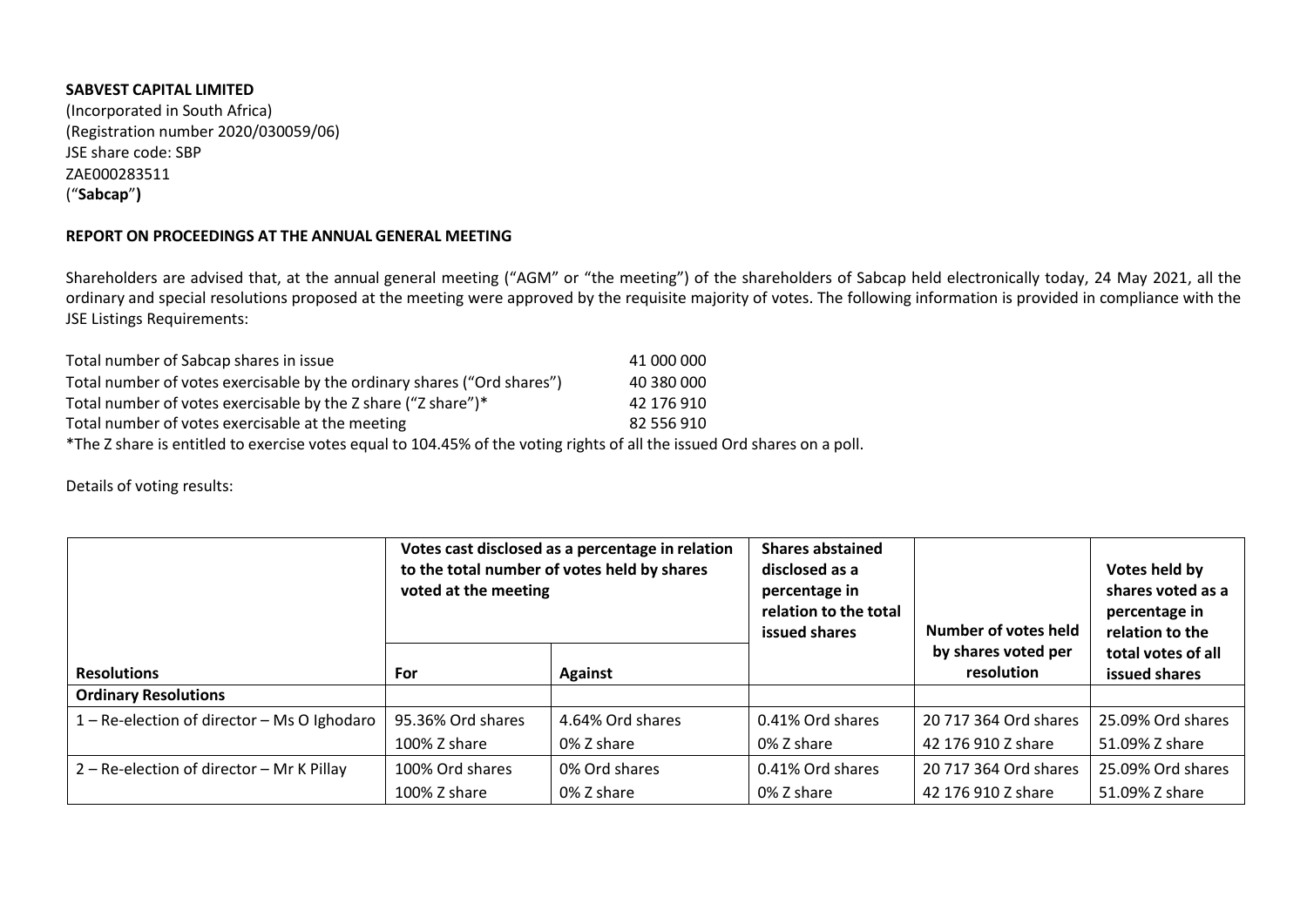| 3 - Re-election of director - Mr BJT       | 100% Ord shares   | 0% Ord shares    | 0.41% Ord shares | 20 717 364 Ord shares | 25.09% Ord shares |
|--------------------------------------------|-------------------|------------------|------------------|-----------------------|-------------------|
| Shongwe                                    | 100% Z share      | 0% Z share       | 0% Z share       | 42 176 910 Z share    | 51.09% Z share    |
| 4 - Re-election of director - Ms L         | 100% Ord shares   | 0% Ord shares    | 0.41% Ord shares | 20 717 364 Ord shares | 25.09% Ord shares |
| Mthimunye                                  | 100% Z share      | 0% Z share       | 0% Z share       | 42 176 910 Z share    | 51.09% Z share    |
| 5 - Re-election of director - Mr CS        | 100% Ord shares   | 0% Ord shares    | 0.41% Ord shares | 20 717 364 Ord shares | 25.09% Ord shares |
| Seabrooke                                  | 100% Z share      | 0% Z share       | 0% Z share       | 42 176 910 Z share    | 51.09% Z share    |
| 6 - Re-election of director - Mr R Pleaner | 100% Ord shares   | 0% Ord shares    | 0.41% Ord shares | 20 717 364 Ord shares | 25.09% Ord shares |
|                                            | 100% Z share      | 0% Z share       | 0% Z share       | 42 176 910 Z share    | 51.09% Z share    |
| 7 - Re-election of director - Mr L Rood    | 100% Ord shares   | 0% Ord shares    | 0.41% Ord shares | 20 717 364 Ord shares | 25.09% Ord shares |
|                                            | 100% Z share      | 0% Z share       | 0% Z share       | 42 176 910 Z share    | 51.09% Z share    |
| 8 - Re-appointment of independent          | 100% Ord shares   | 0% Ord shares    | 0.41% Ord shares | 20 717 364 Ord shares | 25.09% Ord shares |
| external auditors                          | 100% Z share      | 0% Z share       | 0% Z share       | 42 176 910 Z share    | 51.09% Z share    |
| 9 - Election of Audit Committee member -   | 100% Ord shares   | 0% Ord shares    | 0.41% Ord shares | 20 717 364 Ord shares | 25.09% Ord shares |
| Ms L Mthimunye                             | 100% Z share      | 0% Z share       | 0% Z share       | 42 176 910 Z share    | 51.09% Z share    |
| 10 - Election of Audit Committee member    | 95.36% Ord shares | 4.64% Ord shares | 0.41% Ord shares | 20 717 364 Ord shares | 25.09% Ord shares |
| - Ms O Ighodaro                            | 100% Z share      | 0% Z share       | 0% Z share       | 42 176 910 Z share    | 51.09% Z share    |
| 11 - Election of Audit Committee member    | 100% Ord shares   | 0% Ord shares    | 0.41% Ord shares | 20 717 364 Ord shares | 25.09% Ord shares |
| - Mr BJT Shongwe                           | 100% Z share      | 0% Z share       | 0% Z share       | 42 176 910 Z share    | 51.09% Z share    |
| 12 - Non-binding advisory vote on 2020     | 100% Ord shares   | 0% Ord shares    | 0.41% Ord shares | 20 717 364 Ord shares | 25.09% Ord shares |
| <b>Remuneration Policy</b>                 | 100% Z share      | 0% Z share       | 0% Z share       | 42 176 910 Z share    | 51.09% Z share    |
| 13 - Non-binding advisory vote on 2021     | 100% Ord shares   | 0% Ord shares    | 0.41% Ord shares | 20 717 364 Ord shares | 25.09% Ord shares |
| changes to the Remuneration Policy         | 100% Z share      | 0% Z share       | 0% Z share       | 42 176 910 Z share    | 51.09% Z share    |
| 14 - Non-binding advisory vote on 2020     | 100% Ord shares   | 0% Ord shares    | 0.41% Ord shares | 20 717 364 Ord shares | 25.09% Ord shares |
| Remuneration Implementation Report         | 100% Z share      | 0% Z share       | 0% Z share       | 42 176 910 Z share    | 51.09% Z share    |
| 15 - Approval of Revised Investment Policy | 100% Ord shares   | 0% Ord shares    | 0.41% Ord shares | 20 717 364 Ord shares | 25.09% Ord shares |
|                                            | 100% Z share      | 0% Z share       | 0% Z share       | 42 176 910 Z share    | 51.09% Z share    |
| 16 - Placing 5% of the unissued ordinary   | 95.36% Ord shares | 4.64% Ord shares | 0.41% Ord shares | 20 717 364 Ord shares | 25.09% Ord shares |
| shares under the control of the directors  | 100% Z share      | 0% Z share       | 0% Z share       | 42 176 910 Z share    | 51.09% Z share    |
| and general authority to allot and issue   |                   |                  |                  |                       |                   |